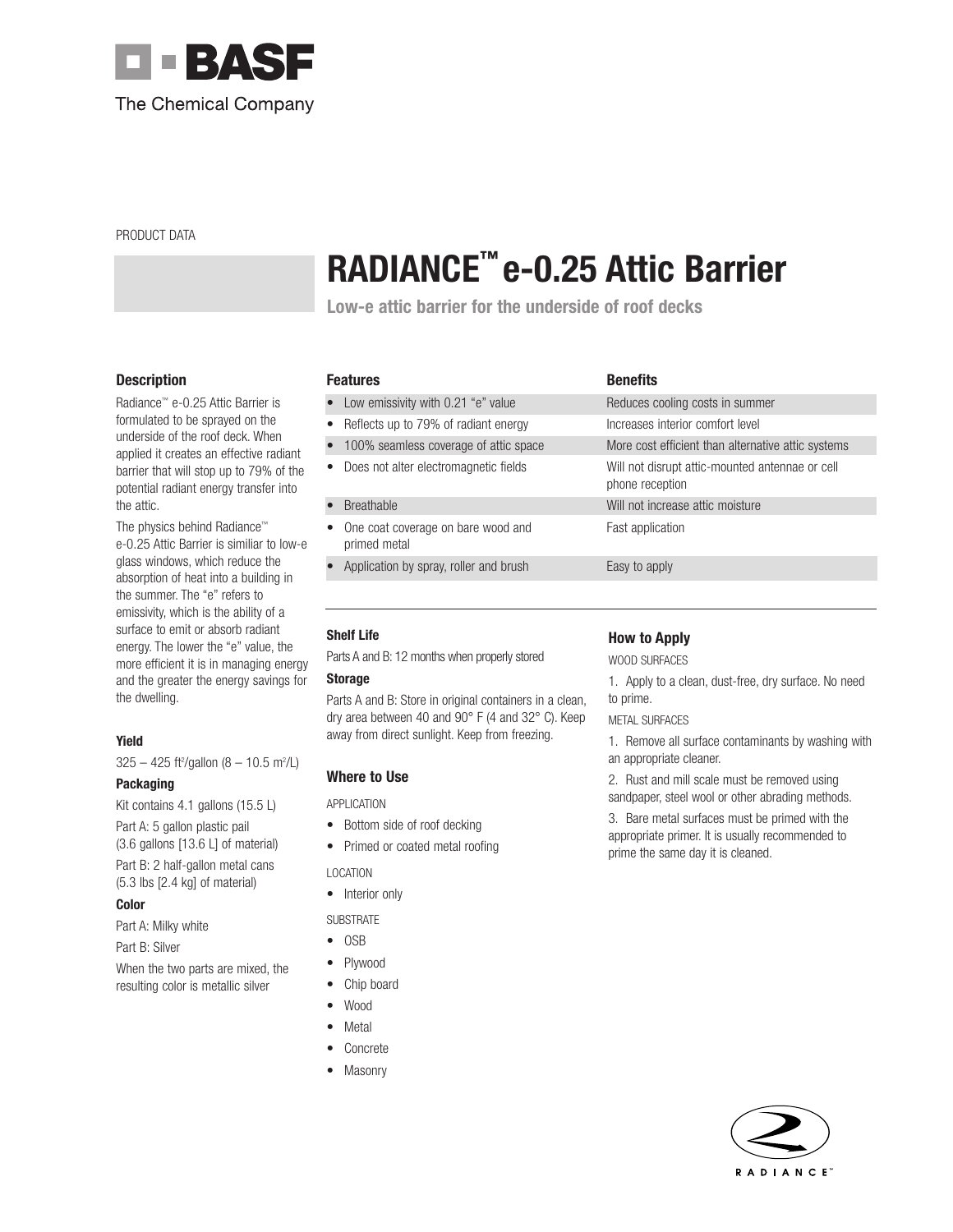# **Technical Data**

## **Composition**

Radiance™ e-0.25 Attic Barrier contains water, acrylic copolymer emulsion and other proprietary ingredients.

#### **Compliances**

• ASTM C 1321-98

| <b>PROPFRTY</b>                                                                                              | <b>RESULTS</b> | <b>TEST METHODS</b> |  |  |
|--------------------------------------------------------------------------------------------------------------|----------------|---------------------|--|--|
| "e" value (emissivity)                                                                                       | 0.21           | <b>ASTM C 1371</b>  |  |  |
| Vapor transmission, perms                                                                                    | 20             | ASTM E 96           |  |  |
| Weight per gallon, lbs                                                                                       | 8.77           | <b>ASTM D 1475</b>  |  |  |
| Solid content, %                                                                                             |                |                     |  |  |
| By weight                                                                                                    | 16.4           | ASTM D 5201         |  |  |
| By volume                                                                                                    | 12.0           | ASTM D 5201         |  |  |
| <b>Viscosity, KU</b>                                                                                         | 55             | <b>ASTM D 562</b>   |  |  |
| <b>Flash point, <math>^{\circ}</math> F (<math>^{\circ}</math> C)</b>                                        | 150 (65.6)     | <b>ASTM D 3278</b>  |  |  |
| <b>VOC Content, g/L (lbs/gal)</b>                                                                            | 391 (3.27)     | <b>ASTM D 3960</b>  |  |  |
| Test results are typical values obtained under laboratory conditions. Reasonable variations can be expected. |                |                     |  |  |

| Yield                                          |                          |                          |
|------------------------------------------------|--------------------------|--------------------------|
| RATE, FT <sup>2</sup> /GAL (M <sup>2</sup> /L) | WET FILM, MILS (MICRONS) | DRY FILM, MILS (MICRONS) |
| $325 - 425 (8 - 10.5)$                         | 4 (102)                  | 0.5(13)                  |
|                                                |                          |                          |

#### MASONRY AND CONCRETE

1. Apply to clean, dust-free, dry surface. No need to prime.

2. Remove all surface contaminants with an appropriate cleaner.

## **Mixing**

1. Remove lid from Part B and use a spatula to put entire contents into the 5 gallon pail containing Part A.

2. Mix thoroughly for 3 minutes with a squirrel cage type mixer before use. Make certain to only mix as much material as can be applied in one day.

## **Application**

1. Radiance™ e-0.25 Attic Barrier may be applied by brush, roller and sprayer. The preferred method is spraying.

#### AIRLESS SPRAYER

Recommended pressure is 2,000 psi using tip size 0.019 to 0.021" (0.48 to 0.53 mm). For best results use a spray pump size 3/4 GPM or greater.

# ROLLER

Use a 3/8" (9.5 mm) synthetic-nap roller cover.

#### **BRUSH**

**Test Data**

Use a nylon/polyester device.

NOTE: Because of its use as an attic barrier, with roofing nails penetrating the surface, brushing or rolling may be difficult application methods.

# **Drying Time**

Dries to the touch in  $2 - 4$  hours at  $77^\circ$  F ( $25^\circ$  C) and 50% relative humidity.

## **Clean Up**

Use warm, soapy water. Follow sprayer manufacturer recommendations when cleaning equipment.

# **For Best Performance**

- Must be applied by a professional applicator.
- Do not topcoat; must remain in contact with air.
- Do not thin.
- Do not tint.
- Radiance™ e-0.25 Attic Barrier is not designed to withstand any handling.
- To maximize the effectiveness of Radiance™ e-0.25 Attic Barrier, a minimum of 1"(25.4 mm) of airspace is required between the Radiance™ e-0.25 Attic Barrier and the next substrate.
- Use with proper ventilation.
- Ensure appropriate personal protective equipment is used so that the product does not come into contact with skin, eyes or clothing. Use impervious gloves, eye protection, and if the TLV is exceeded or if used in a poorly ventilated area, use NIOSH/MSHA approved respiratory protection in accordance with local, state and Federal regulations. Review Material Safety Data Sheet for further information.
- Do not expose to open flame.
- Make certain the most current versions of product data sheet and MSDS are being used; call Customer Service (1-800-433-2517) to verify the most current versions.
- Proper application is the responsibility of the user. Field visits by BASF personnel are for the purpose of making technical recommendations only and not for supervising or providing quality control on the jobsite.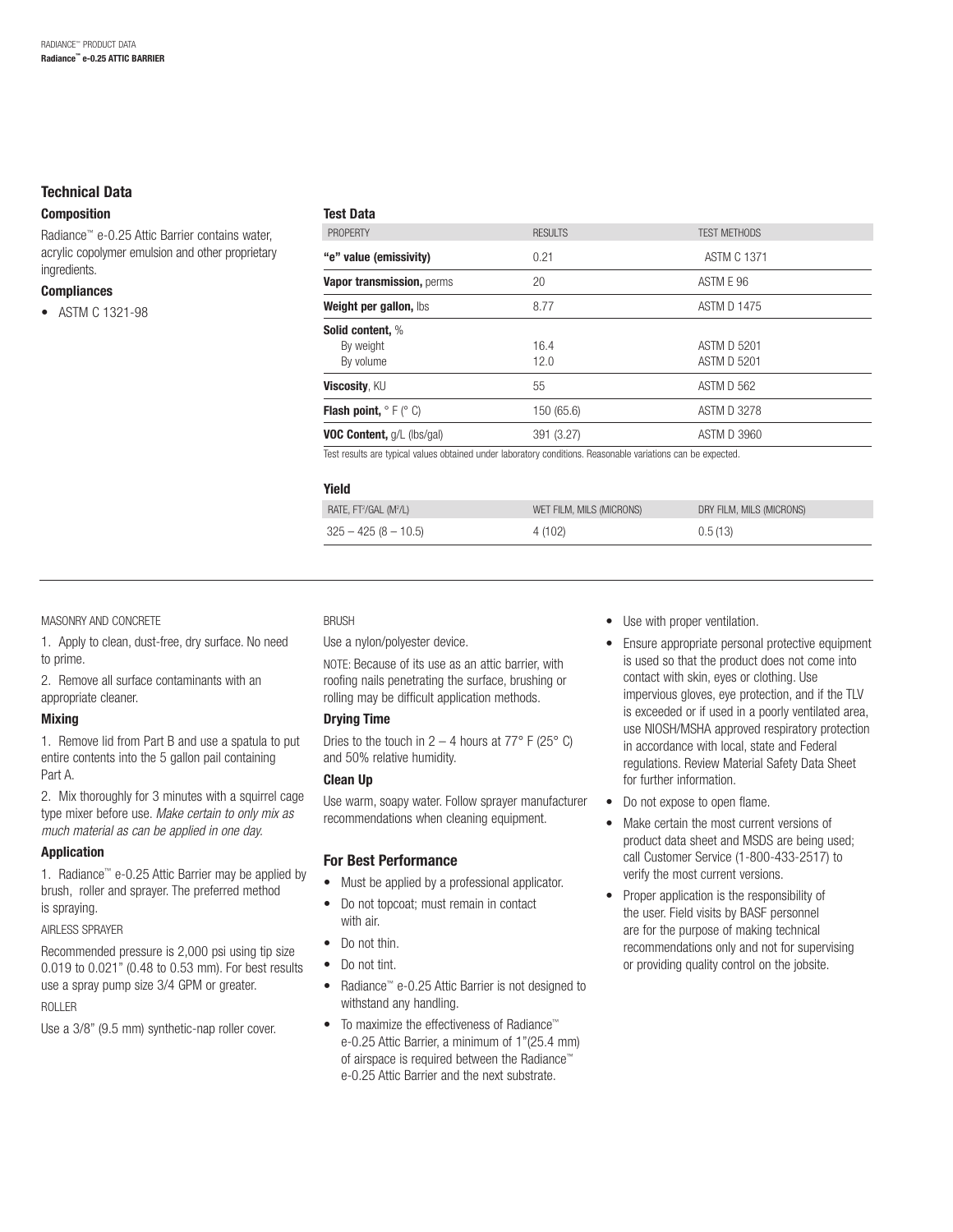# **Health and Safety**

RADIANCE™ e-0.25 ATTIC BARRIER PART A

## **Warning**

Radiance™ e-0.25 Attic Barrier Part A contains no hazardous ingredients in reportable concentrations as defined by 29 CFR.1910.1200 and WHMIS.

## **Risks**

May cause skin, eye or respiratory irritation. Ingestion may cause irritation.

#### **Precautions**

Avoid contact with skin, eyes and clothing. Wash thoroughly after handling. Keep container closed when not in use. DO NOT take internally. Use only with adequate ventilation. Use impervious gloves, eye protection and if the TLV is exceeded or used in a poorly ventilated area, use NIOSH/MSHA approved respiratory protection in accordance with applicable Federal, state and local regulations.

#### **First Aid**

In case of eye contact, flush thoroughly with water for at least 15 minutes. In case of skin contact, wash affected areas with soap and water. If irritation persists, SEEK MEDICAL ATTENTION. Remove and wash contaminated clothing. If inhalation causes physical discomfort, remove to fresh air. If discomfort persists or any breathing difficulty occurs, or if swallowed, SEEK IMMEDIATE MEDICAL ATTENTION.

Refer to Material Safety Data Sheet (MSDS) for further information.

## **Proposition 65**

This product contains materials listed by the State of California as known to cause cancer, birth defects or other reproductive harm.

#### **VOC Content**

391 g/L or 3.27 lbs/gal, less water and exempt solvents when all components are mixed and product is applied per manufacturer's instructions.

RADIANCE™ e-0.25 ATTIC BARRIER PART B

## **Warning**

Radiance™ e-0.25 Attic Barrier Part B contains aluminum powder, diacetone alcohol and stearic acid.

## **Risks**

Combustible liquid and vapor. May cause skin, eye and respiratory irritation. Ingestion may cause irritation. Reports associate repeated or prolonged occupational overexposure to solvents with permanent brain, nervous system, liver and kidney damage. INTENTIONAL MISUSE BY DELIBERATELY INHALING THE CONTENTS MAY BE HARMFUL OR FATAL.

## **Precautions**

KEEP AWAY FROM HEAT, FLAME AND SOURCES OF IGNITION. Vapors are heavier than air. Keep container closed. Use only with adequate ventilation. Avoid contact with eyes, skin and clothing. Wash thoroughly after handling. Avoid breathing vapors. DO NOT take internally. Use impervious gloves, eye protection and if the TLV is exceeded or used in a poorly ventilated area, use NIOSH/MSHA approved respiratory protection in accordance with applicable Federal, state and local regulations.

## **First Aid**

In case of eye contact, flush thoroughly with water for at least 15 minutes. SEEK IMMEDIATE MEDICAL ATTENTION. In case of skin contact, wash affected areas with soap and water. If irritation persists, SEEK MEDICAL ATTENTION. Remove and wash contaminated clothing. If inhalation causes physical discomfort, remove to fresh air. If discomfort persists, or any breathing difficulty occurs or if swallowed, SEEK IMMEDIATE MEDICAL ATTENTION.

Refer to Material Safety Data Sheet (MSDS) for further information.

## **Proposition 65**

This product contains materials listed by the State of California as known to cause cancer, birth defects and other reproductive harm.

# **VOC Content**

391 g/L or 3.27 lbs/gal, less water and exempt solvents when all components are mixed and applied per manufacturer's instructions.

**For medical emergencies only, call ChemTrec (1-800-424-9300).**